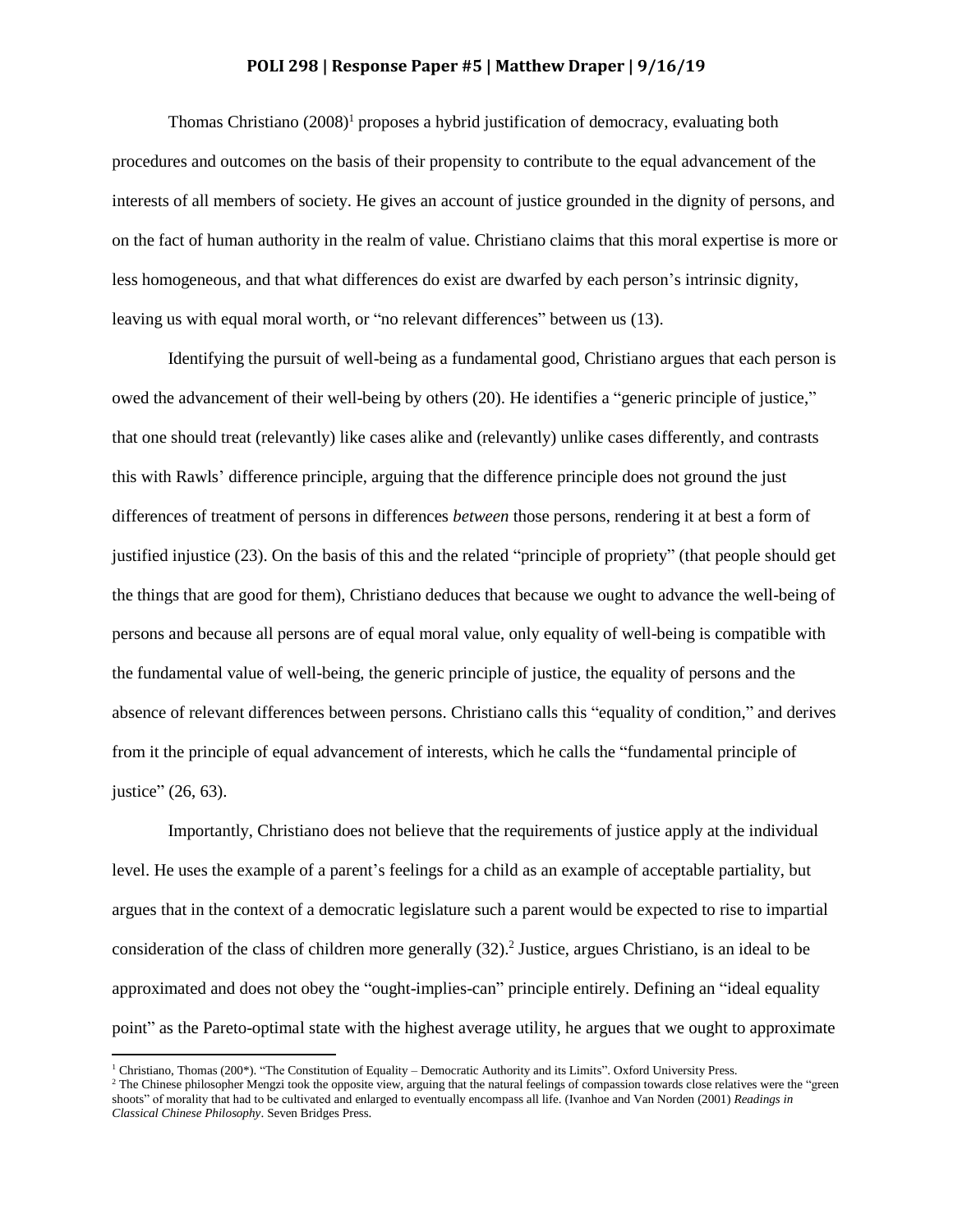this point through a series of approximations towards Pareto-superior states. <sup>3</sup> This approximation "should not be the same as [Rawls'] difference principle, but it should not depart too far from it" (40). Ceteris paribus, a Pareto-superior inequality is better than a Pareto-inferior inequality (41). In this way, Christiano avoids the "leveling-down" objection by showing that equality may be abridged when all may be made better off as a result. Ultimately, if other principles such as (effort-based) desert are not in play to help justify inequalities, justice will require equality (44).

Christiano defines social justice as a "weakly public" principle that must not only be done but be seen to be done, and derives a principle of "weak publicity" requiring that the law be written down. Identifying the transparency of procedure as an ideal, he argues that the *fairness* of the procedure must also be transparent. <sup>4</sup> The state thus settles what justice consists in by promulgating laws that guide individual behavior (53). By combining this argument with the principle of equal advancement of interests, Christiano adumbrates a "principle of public equality", or the *public* realization of the equal advancement of interests. Drawing on facts of diversity, fallibility and cognitive bias, Christiano concludes that conceptions of equality and the common good will inevitably reflect the interests of the people who advance them  $(59)$ .<sup>5</sup> Because of these "facts of disagreement," he identifies "fundamental" interests" in correcting for (others') cognitive biases, in being "at home in the world," and in being treated as a person with equal moral standing to one's fellow citizens. These are said to be universal human interests (65).

Christiano bases his further arguments for democratic and liberal rights and the right to an economic minimum on the requirement of publicity (65). Identifying an "egalitarian standpoint" that recalls Rousseau's general will, he asks what a group might agree to if all members were properly informed and conscientiously trying to determine the best course of action. Christiano is firmly committed to the idea that political and moral questions have right answers, but he writes that even if someone possessed the truth it would, given the "facts of disagreement," amount to indefensible hubris to

 3 "…the rule must never favor Pareto-inferior states over Pareto-superior states" (39)

<sup>4</sup> Compare statutes treating "corruption or the appearance of corruption".

<sup>5</sup> But compare: "It would be completely false to the way democratic citizens conduct themselves in the processes of discussion to characterize them as attempting merely to advance their interests (85).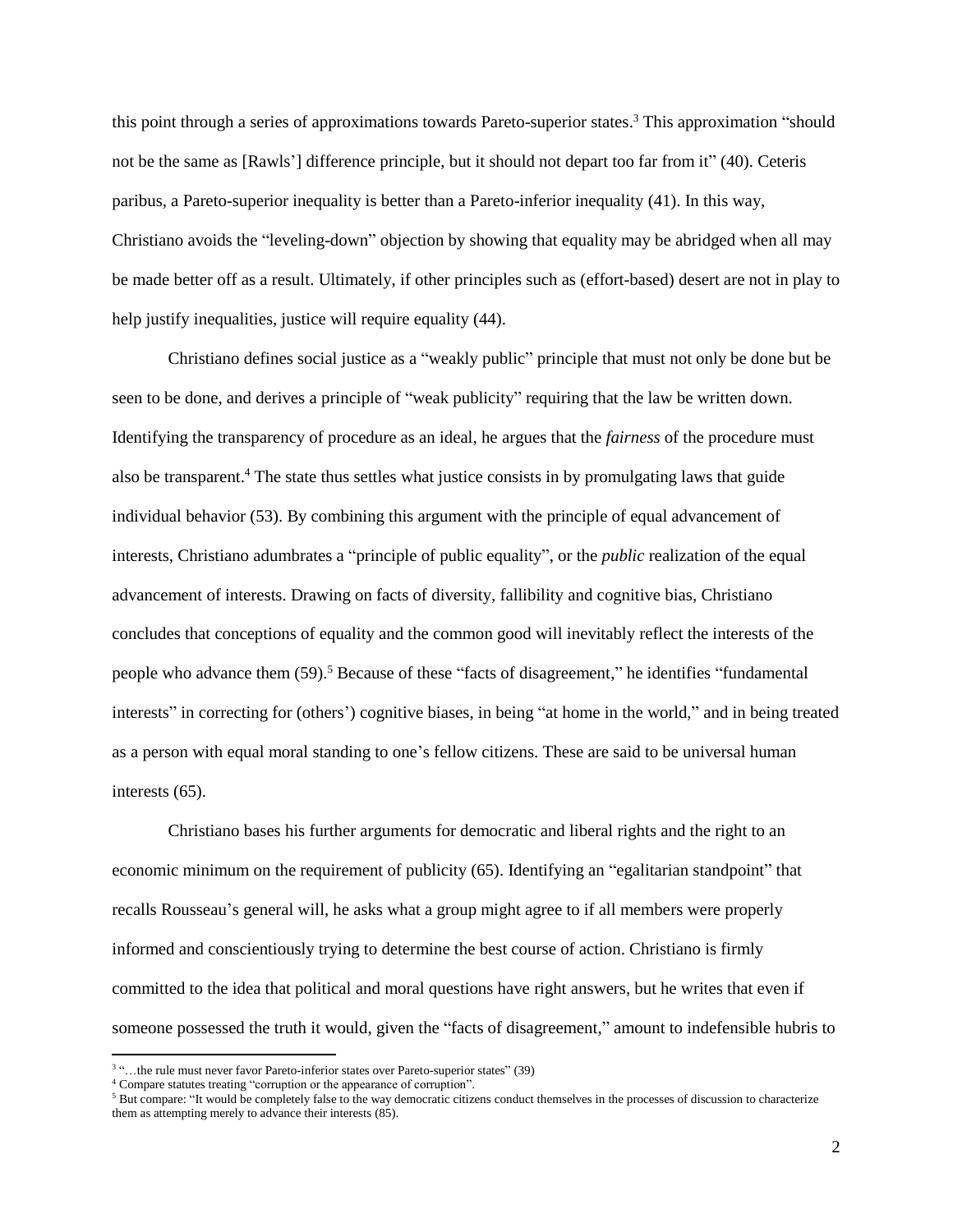impose it on others (67). He compares the egalitarian standpoint to the reasonable person standard in legal procedure, and justifies on this basis both the "principles of public equality" and the "public realization of equality" through institutions (70).

Next, Christiano argues that democracy and liberal rights are necessary conditions of the public realization of equality. In the context of the facts of disagreement, no instrumental evaluation is possible because, as Christiano points out, instrumental concerns reference a higher level of analysis but the facts of judgment debar us from appealing to it conclusively (72).<sup>6</sup> Because we share roughly equal stakes in a "common world," resolving disagreement is vital to all our interests, yet we are precluded from considering outcomes by the facts of judgment (81). These shared interests prohibit a libertarian or resource-egalitarian approach of simply privatizing the social commons – our shared goods are in some sense only valuable to the extent that they are held in common, rendering the common world indivisible (85). Although we cannot divide this common world, we can distribute resources for participation in collective decision-making. Public equality demands that the interests of each person be publicly advanced in equal measure during this collective decision-making. Social justice thus requires the implementation of a collective decision-making process for the whole society, based on equal say. Christiano calls this "public egalitarianism" (96).

Once we occupy the egalitarian standpoint of publicity we can see that the facts of diversity, disagreement, fallibility, and cognitive bias and the interests in being able to correct for others' cognitive biases, being at home in society and in having one's equal moral standing publicly recognized and affirmed ground the principle that each should have an equal say in a collective decision- making process concerning the organization of society. Moreover, each has an interest in learning about his interests as well as justice, which is best realized in a process of discussion with others wherein others take one's views seriously and respond to one's views about justice and interests. Given these facts of judgment and interests in judgment, each person's judgment about how society ought to be organized must be taken seriously. If someone's judgment is not permitted a say in society, then the interests described above will be set back. Anyone who is excluded from participation in discussion and decision-making can see that his or her interests are not being taken seriously and may legitimately infer that his or her moral standing is being treated as less than that of others. So justice, which requires public equality, demands an equal say for each. (88)

Christiano argues that the value of democratic process has priority over the values involved in the substantive issues of law and policy. Democracy thus uniquely realizes public equality, and the issues

 $\overline{\phantom{a}}$ 

 $6$  One might worry here about what will happen if the parties disagree about the content of public equality, but not to worry – reasonable people will not do this, as they will all reach the same conclusion as Christiano (78). See Question #3 infra.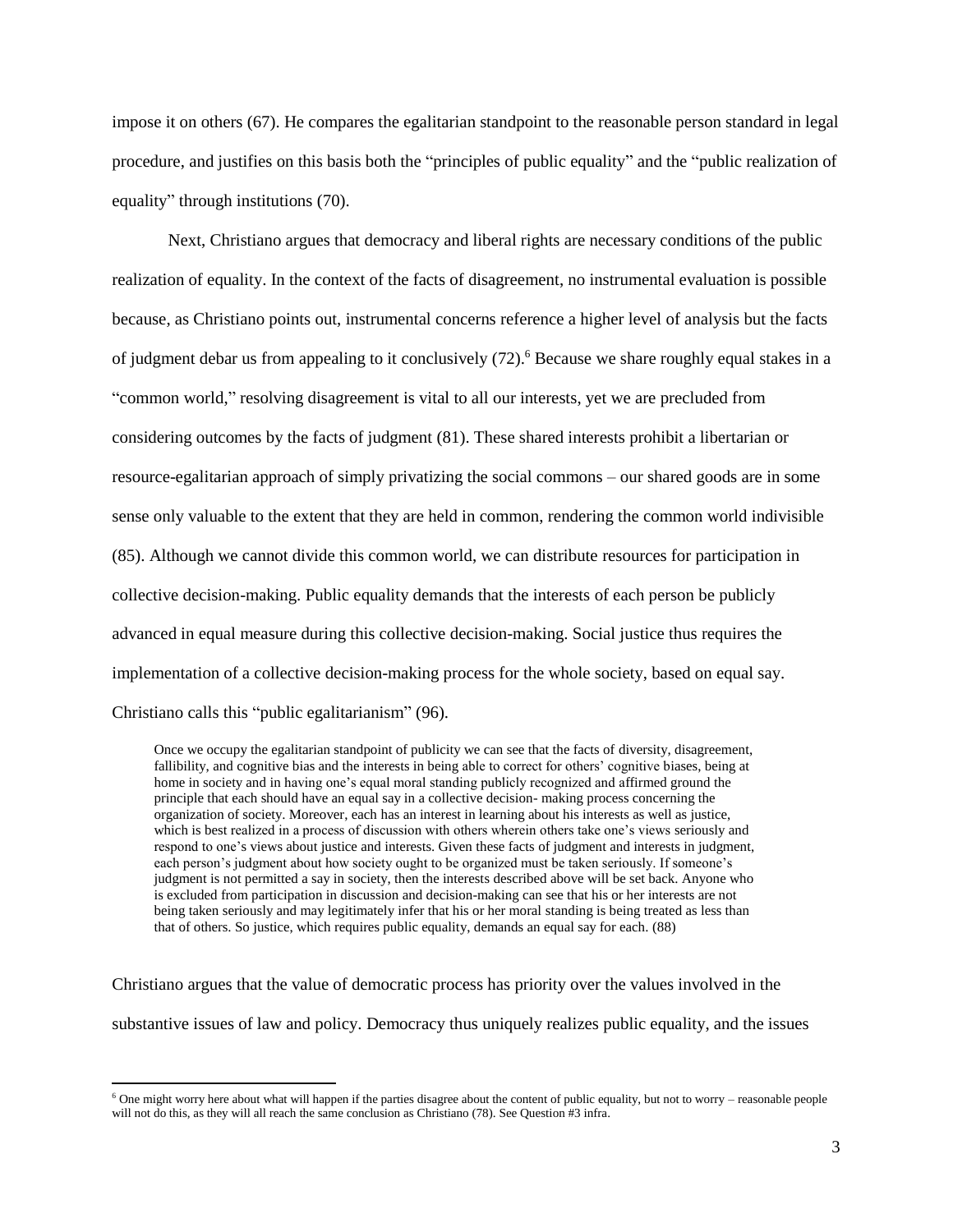over which democracy exercises legitimate power lack answers abler to realize public equality. One is not free to disobey a law one believes to be unjust, because to do so would be to ignore the facts of judgment (98). To deprive a democracy of the voice of any of its potential citizens would be an "incalculable loss" *to the other citizens* because they would lose access to that individual's moral judgment. Christiano justifies representative democracy on the basis of a "democratic division of labor," arguing that direct democracy in a modern state would be so cumbersome as to undermine public equality. Representative democracy is thus actually more equal than direct democracy, and would be more just even if it were *less*  equal (105). He criticizes lotteries as thin forms of equality, inferior to democracy because they restrict the equality to the stage of the lottery itself, suitable only when we must dispose of indivisible goods  $(110).$ 

In some cases, the injustice of political results outweighs the justice of the democratic method (231). Because justice is underdetermined by morality (Raz 1998), Christiano presents justice as the solution to a coordination problem, allowing for authoritative adjudication. The moral necessity of this practical measure gives us a duty to support attempts at justice (239). Importantly, Christiano does not base his theory of authority on consent, but rather on a "valid claim"<sup>7</sup> to shape the common world by means of policy. The duty to the democratic process outweighs the duty to seek justice, for the reasons already mentioned. Universal rights of disobedience are "not compatible with equality properly understood" (253).

Christiano discerns limits to democratic authority in cases of the abolition of democratic process, restriction of liberal rights, and the creation of permanent minorities. He also argues that an economic minimum is necessary to participate fully in democratic life, though he leaves the definition of this minimum to the democratic process itself (274). When the assembly acts outside its remit, its commands are void and citizens need not obey them, though they must still obey legitimate laws.<sup>8</sup> In an interesting parallel with Hobbes, only those targeted by the state may violate the law to resist it – sympathy

 $\overline{\phantom{a}}$ 

<sup>7</sup> This is not defined.

<sup>8</sup> Recalling De Tocqueville.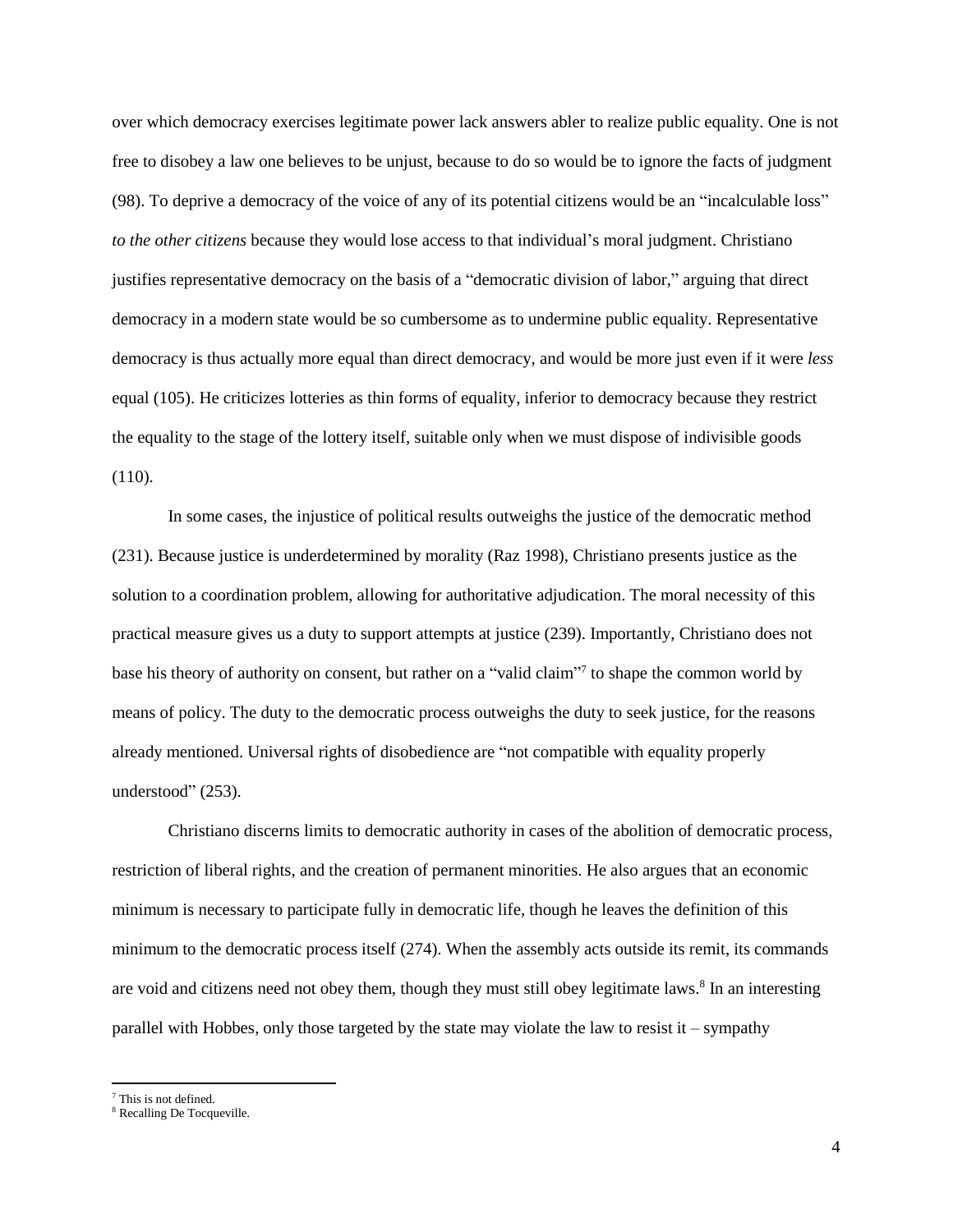disobedience is not allowed (277). Reform must proceed through the democratic assembly if possible.

Christiano takes a skeptical view of judicial review, but argues that it can be weakly defended on

democratic grounds as long as the results produced usually accord with the objective facts of justice

 $(281)^9$ 

## **Questions**

- 1. Christiano takes the traditional social choice view that preferences are insatiable, and that "the vast majority of people will always be able to improve their well-being in substantial and important ways" (29). How can we square this with research revealing that happiness peaks at middle-class incomes or that happiness is relative and contextual?<sup>10</sup> It seems to me that the insatiability of preferences is a modeling assumption (suitable in economic contexts) rather than a truth upon which to hang moral reasoning. Since Christiano explicitly admits that his argument depends on the insatiability of preferences (28-29), this seems to be an important question.
- 2. Does Christiano sufficiently acknowledge the subjective nature of well-being? If a distribution can be made less just by moving to another (Pareto-superior) distribution, this seems to indicate that the gap between the parties will widen. Experiments in psychology show that people measure how well they are doing by reference to those around them rather than in absolute terms. If this is the case, won't moving to Pareto-superior arrangements often feel unjust to those on the short end of the stick? Are they mistaken?
- 3. Christiano lays great stress on the concept of reasonableness, frequently refers to its role in legal proceedings, and believes he can predict in detail what a group of reasonable, "ordinary, conscientious people" will decide on as principles of justice (70). The experience in the law is more discouraging. See, for example, "The Many Faces of the Reasonable Person" (Gardner, NYU Law Review 2015), where it is said that the reasonable person standard permits "a zone of legally licensed adjudicative discretion, or (more pejoratively) adjudicative arbitrariness…a vast legal vacuum". Briefly, reasonable people do whatever juries say they do, and juries disagree violently as to the content of reasonableness. I don't see why this standard shouldn't apply in philosophy. Reasonableness appears to be an "essentially contested concept" (Gallie 1956). Can the idea of reasonableness do the work that Estlund and Christiano think it can?
- 4. As a general rule, Christiano holds that we are obligated to obey laws that we are sure are mistaken, because to break them would be to set our judgment over our peers'. I was surprised not to see an exception for victimless crimes, but on reflection this makes sense. Even self-harm, if illegal, would be prohibited because to violate the law would show disrespect to others. How far could this be pushed? Take Estlund's boiling in oil example. Say I am a civil servant, and the law orders me to boil someone alive in oil as a punishment for their (duly-adjudicated) crimes. How could I refuse, on Christiano's grounds?

l

<sup>9</sup> See Question #5

<sup>&</sup>lt;sup>10</sup> "Gentlemen, why in heaven's name this haste? You have time enough. No enemy threatens you. No volcano will rise from beneath you. Ages and ages lie before you. Why sacrifice the present to the future, fancying that you will be happier when your fields teem with wealth and your cities with people? In Europe we have cities wealthier and more populous than yours, and we are not happy. You dream of your posterity; but your posterity will look back to yours as the golden age, and envy those who first burst into this silent splendid nature, who first lifted up their axes upon these tall trees and lined these waters with busy wharves." (Bryce 1885).